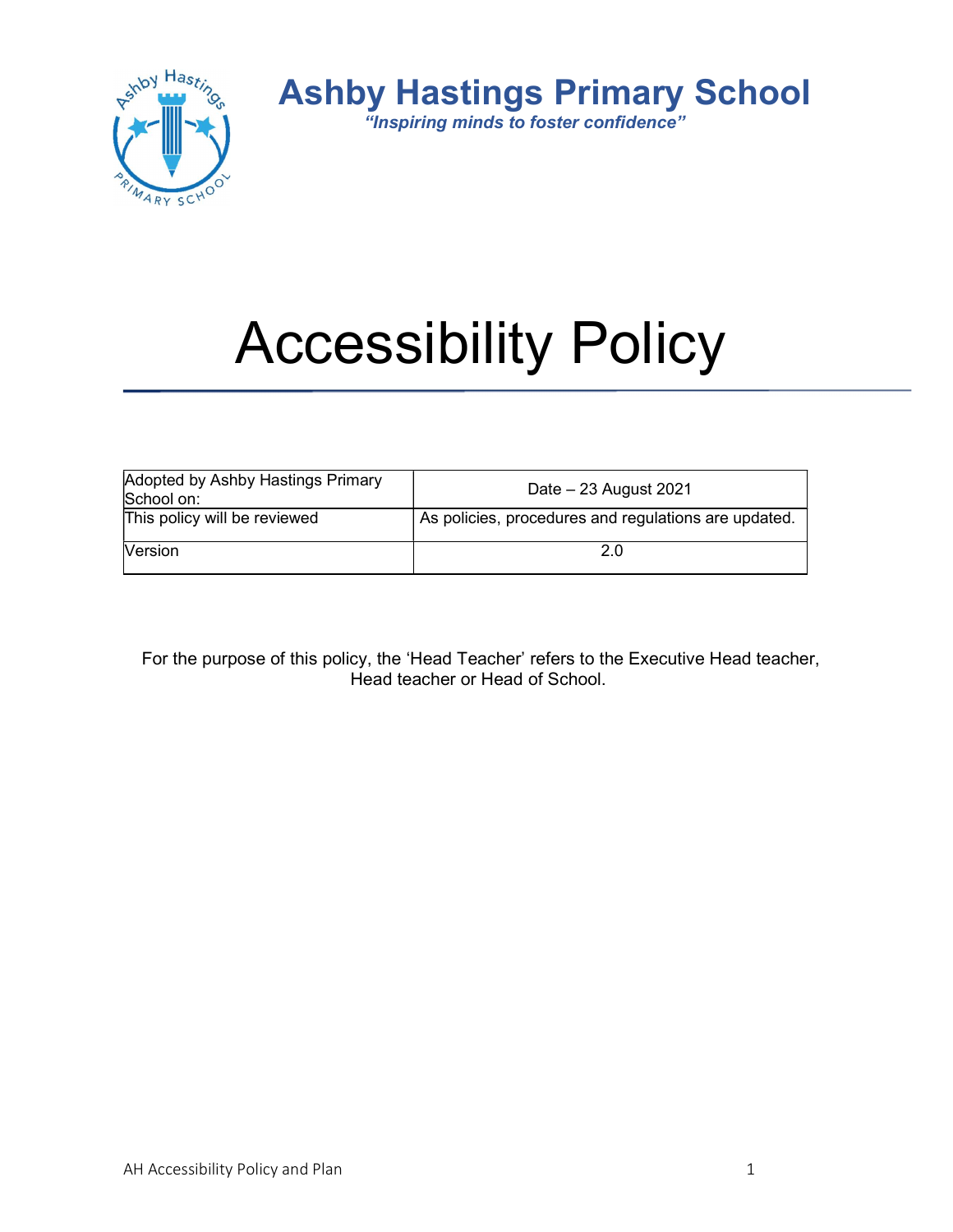# **Contents**

## 1. Aims

Schools are required under the Equality Act 2010 to have an accessibility plan. The purpose of the plan is to:

- $\sum$  Increase the extent to which disabled pupils can participate in the curriculum
- Improve the physical environment of the school to enable disabled pupils to take better advantage of education, benefits, facilities and services provided
- $\sum$  Improve the availability of accessible information to disabled pupils

Our school aims to treat all its pupils fairly and with respect. This involves providing access and opportunities for all pupils without discrimination of any kind.

#### 'Inspiring Minds to Foster Confidence'

The plan will be made available online on the school website, and paper copies are available upon request.

Our school is also committed to ensuring staff are trained in equality issues with reference to the Equality Act 2010, including understanding disability issues.

The school supports any available partnerships to develop and implement the plan.

Ashby Hastings has formed the following procedures in line with the Symphony Learning Trust and Leicestershire County Council.

Our school's complaints procedure covers the accessibility plan. If you have any concerns relating to accessibility in school, the complaints procedure sets out the process for raising these concerns.

We have included a range of stakeholders in the development of this accessibility plan.

#### 2. Legislation and guidance

This document meets the requirements of schedule 10 of the Equality Act 2010 and the Department for Education (DfE) guidance for schools on the Equality Act 2010.

The Equality Act 2010 defines an individual as disabled if they have a physical or mental impairment that has a 'substantial' and 'long-term' adverse effect on their ability to undertake normal day to day activities.

Under the Special Educational Needs and Disability (SEND) Code of Practice, 'long-term' is defined as 'a year or more' and 'substantial' is defined as 'more than minor or trivial'. The definition includes sensory impairments such as those affecting sight or hearing, and long-term health conditions such as asthma, diabetes, epilepsy and cancer.

Schools are required to make 'reasonable adjustments' for pupils with disabilities under the Equality Act 2010, to alleviate any substantial disadvantage that a disabled pupil faces in comparison with non-disabled pupils. This can include, for example, the provision of an auxiliary aid or adjustments to premises.

This policy complies with our funding agreement and articles of association.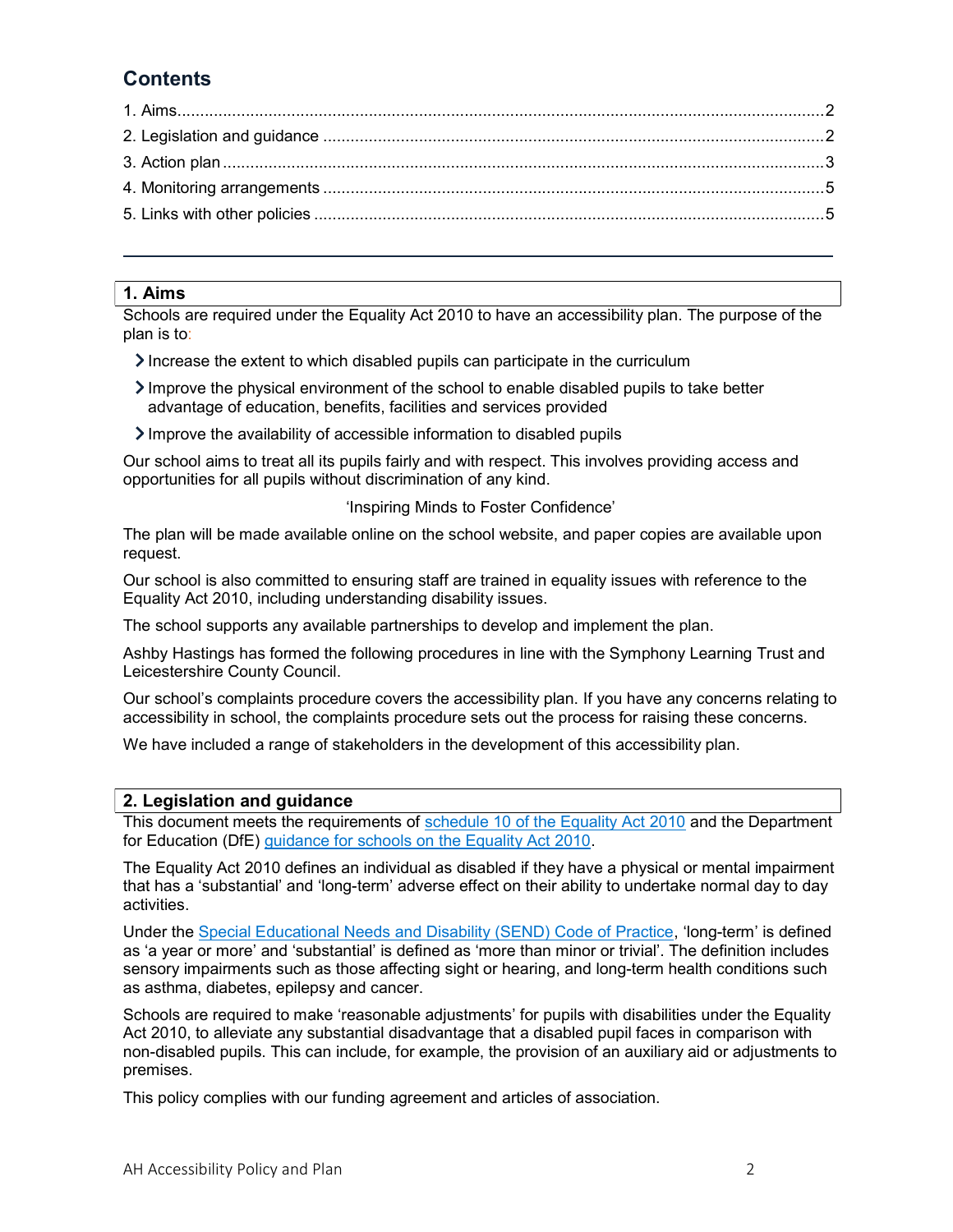| Policy                                                                                                                                                                                         | Evidence                                                                                                                                                                                                                                                                                                                                                                                                                                                                                                                                        | Action                                                                                                           |
|------------------------------------------------------------------------------------------------------------------------------------------------------------------------------------------------|-------------------------------------------------------------------------------------------------------------------------------------------------------------------------------------------------------------------------------------------------------------------------------------------------------------------------------------------------------------------------------------------------------------------------------------------------------------------------------------------------------------------------------------------------|------------------------------------------------------------------------------------------------------------------|
| All staff have necessary training to<br>teach and support pupils with a range<br>of disabilities and have access to<br>specialist teachers and external<br>agencies for information and advice | INSET records - school and<br>$\bullet$<br>individuals<br>Employ member of specialist<br>$\bullet$<br>teaching service for specific<br>pupils<br>Team Teach Training for a<br>$\bullet$<br>number of key staff<br><b>Autism INSET</b><br>$\bullet$<br>Attachment Disorder INSET<br>Specialist Assessments- reading,<br>writing, maths<br>Interventions for groups and<br>$\bullet$<br>individuals<br>Regular assessments by Speech<br>$\bullet$<br>and Language Therapist - work to<br>their plans<br>Written reports from external<br>agencies | Continue to<br>train staff to<br>meet needs of<br>individuals                                                    |
| Pupils with emotional, social and<br>behavioural difficulties are<br>supported in school                                                                                                       | Ongoing work with CMH<br>$\bullet$<br>counselling<br>EP assessments<br>$\bullet$<br><b>School Nurse</b><br>$\bullet$<br>LSA support for individuals<br>$\bullet$<br><b>Pastoral Support Provision</b><br>٠<br>Family Outreach Worker targeted<br>$\bullet$<br>support<br>Individual records<br>$\bullet$                                                                                                                                                                                                                                        | Maximise<br>number of<br>LSA <sub>s</sub> to<br>support<br>pastorally and<br>in teaching<br>throughout<br>school |
| Classrooms and other are optimally<br>organised for those with disability                                                                                                                      | Space is utilised to facilitate<br>$\bullet$<br>group and individual learning<br>space                                                                                                                                                                                                                                                                                                                                                                                                                                                          | Utilise<br>outdoor<br>area and other<br>relevant<br>spaces in<br>school                                          |
| Work is differentiated and staff<br>have high expectations of all                                                                                                                              | Lesson observations<br><b>Learning Walks</b><br><b>Reviews</b><br><b>IEPs</b><br>Governors' monitoring<br>٠                                                                                                                                                                                                                                                                                                                                                                                                                                     | continuous                                                                                                       |
| Children work in different ways -<br>group, individual and whole/cross<br>class and teachers tap into different<br>styles                                                                      | <b>Observations</b><br>$\bullet$<br>Learning walks<br><b>Book Scrutiny</b>                                                                                                                                                                                                                                                                                                                                                                                                                                                                      | continuous                                                                                                       |
| All pupils are encouraged to take part<br>in music, drama and physical activities                                                                                                              | Inclusion at extra -curricular clubs,<br>$\bullet$<br>visits and performances<br>Swimming provisions<br>٠                                                                                                                                                                                                                                                                                                                                                                                                                                       | continuous                                                                                                       |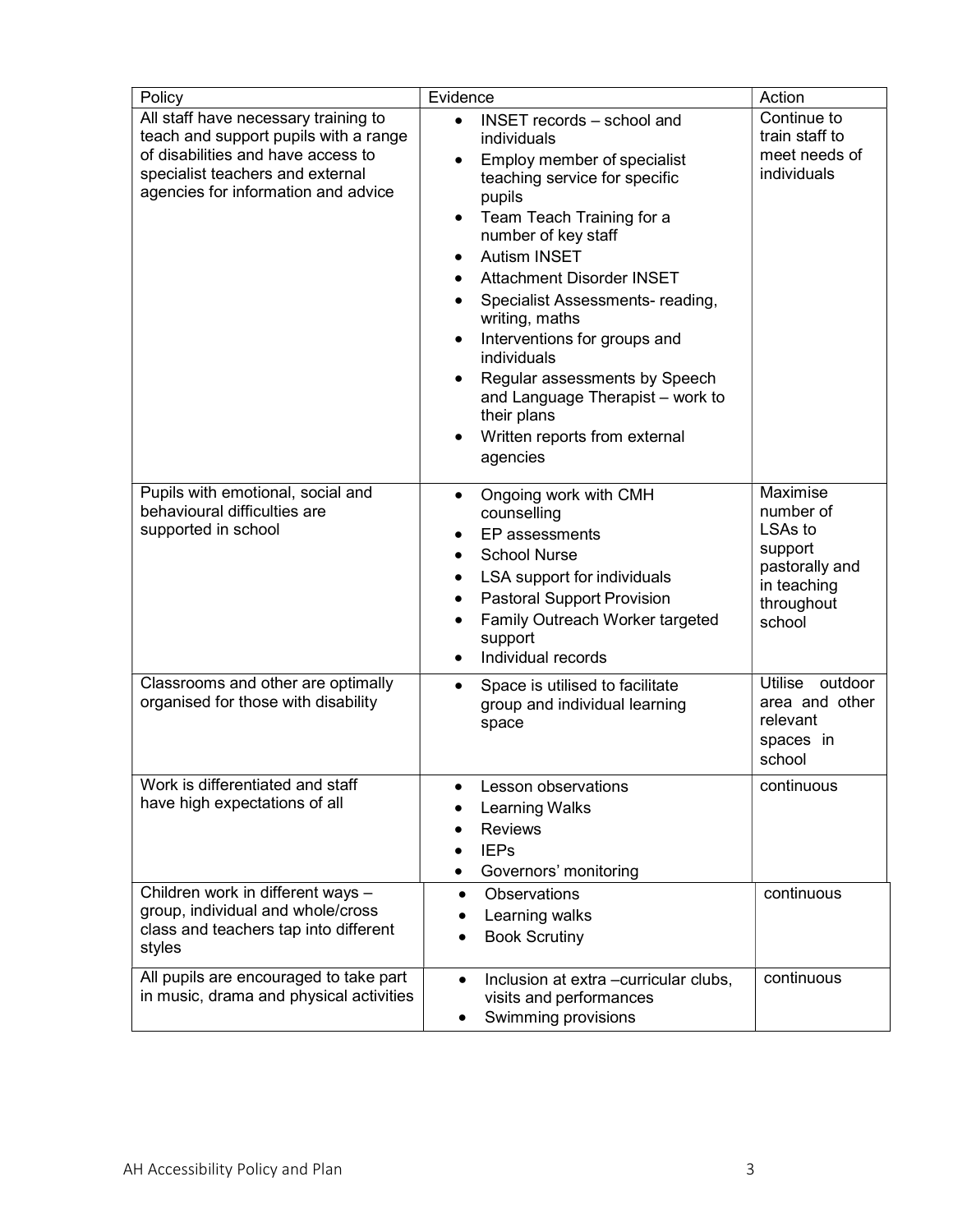| Policy                                                                                                                                                         | Evidence                                                                                                                                                                                          | Action                                                                           |
|----------------------------------------------------------------------------------------------------------------------------------------------------------------|---------------------------------------------------------------------------------------------------------------------------------------------------------------------------------------------------|----------------------------------------------------------------------------------|
| Staff recognise and plan for additional<br>time and effort needed by some<br>disabled pupils- slow<br>processing/writing speed, dyslexia,<br>vision impairment | Staff aware of needs - Support<br>$\bullet$<br>Plans/ staff meetings - time for<br>pupil concerns/Class team<br>meetings<br>Inclusion leader tracking of<br>progress                              | SENDCo work with<br>class teachers<br>Relevant<br>publication<br>highlighted     |
| Adults and children listened to and<br>needs addressed                                                                                                         | Surveys<br>Survey follow up                                                                                                                                                                       |                                                                                  |
| The layout of areas around school<br>allows access to all. Wheelchairs<br>could get about if required                                                          | Ramps are fitted                                                                                                                                                                                  | Ensure that no steps<br>cause an<br>obstruction.                                 |
| Furniture and equipment selected<br>and appropriate                                                                                                            | Tables and chairs appropriate<br>$\bullet$<br>size<br>Wedges, coloured overlays,<br>triangular grips, IT etc to<br>support individuals                                                            | <b>SENDCo to ensure</b><br>that the equipment<br>is available to all<br>teachers |
| Disabled toilet facilities adequate                                                                                                                            | <b>Disabled access</b><br>$\bullet$<br>Hoist, if necessary                                                                                                                                        | When not in regular<br>use ensure good<br>housekeeping/<br>avoid storage         |
| All information presented in user-<br>friendly way<br>Can ask for alternatives                                                                                 | Open door policy - regular<br>$\bullet$<br>contact with parents<br>Office support completing<br>forms<br>Feedback on parent survey<br>Curriculum mornings /<br>$\bullet$<br>newsletters / website | Provide additional<br>support for children<br>without the home<br>support        |
| Maximise pupils' awareness of<br>disability                                                                                                                    | Through curriculum<br>opportunities<br>Visitors to school<br><b>Assembly Themes</b>                                                                                                               | Teachers to ensure<br>a focus on this.                                           |

#### 4.1 Development of Curriculum

As the school grows year on year, Ashby Hastings will constantly research best practice to ensure that the curriculum is fit for purpose. As the school grows in number and year group the curriculum will be developed in line with national standards, meeting the needs of its pupils.

#### 4.2 Premises

The suitability of the premises will be reviewed constantly to ensure it is accessible for all. Although new, a budget plan will be produced for school development, maintenance and repair to maintain a high standard of accommodation.

#### 4.3 Information and Communication

The majority of school information will be available on the website hard copies can be requested. The school will use Twitter, Weduc and the tradition media to keep parents and the wider community up to date with information.